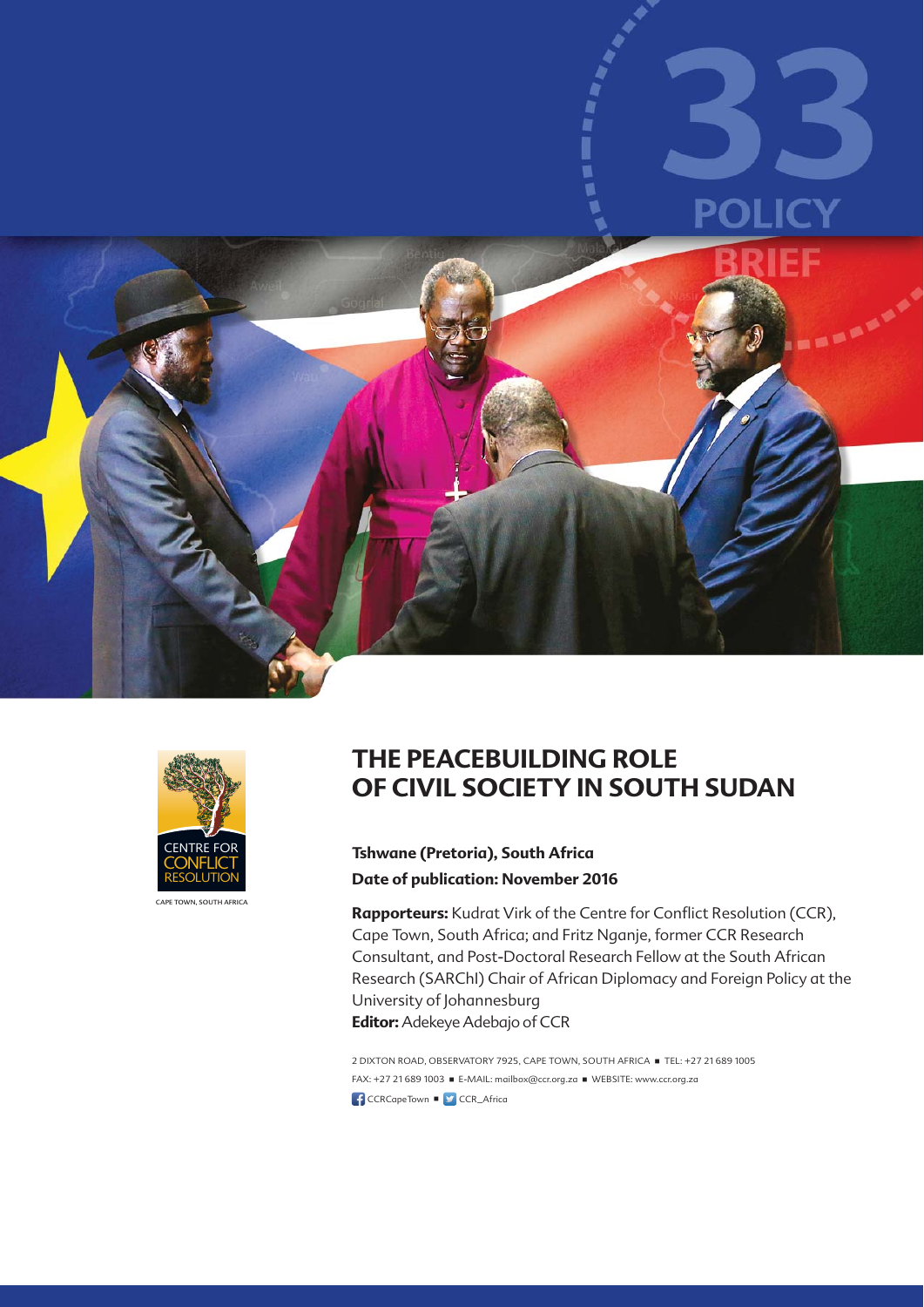

◯<br>201 ten<br>me hav<br>seven in t Since December 2013, pre-existing tensions between the media and government have worsened, with several journalists killed



SOUTH SUDANESE NEWSPAPER EDITOR NHIAL BO, READS REPORTS ABOUT THE KILLING OF JOURNALIST, PETER JULIUS MOI, IN SEPTEMBER 2015.

Image source -Committee to Protect Journalists https://cpj.org/africa/south-sudan/

# Introduction

The Centre for Conflict Resolution (CCR), Cape Town, South Africa, hosted a two-day policy advisory group seminar at Burgers Park Hotel in Tshwane (Pretoria), South Africa, from 11 to 12 December 2015 on the theme "The Peacebuilding Role of Civil Society in South Sudan".

The meeting brought together about 30 key – mainly South Sudanese – civil society activists and scholars, as well as senior officials from South Africa and major external organisations, including the African Union (AU) and the United Nations (UN), to reflect critically on the record of, and prospects for, civil society in peacemaking and peacebuilding efforts in South Sudan.

#### 1. The Role of Civil Society in South Sudan: Challenges and Opportunities

The nature and role of civil society in South Sudan has been largely shaped by a Western narrative that equates civil society with non-governmental organisations (NGOs), while tending to ignore existing institutions such as local chiefs and traditional authorities. There are over 5,000 registered NGOs in South Sudan today, including some so-called "briefcase NGOs", which have been formed mainly to access donor funding. Furthermore, most external funding has gone to Juba-based NGOs, with the result that South Sudanese community-based organisations often operate without adequate financial or technical support. Western NGOs such as Oxfam and World Vision, in particular, have faced criticism for diverting peacebuilding resources from local organisations.

This heavy reliance on, and competition for, scarce donor resources has contributed to the inability of many South Sudanese NGOs to define an independent agenda, while undermining the prospects for collaboration among them. Many local civil society organisations are over-stretched and lack clear objectives, while the sector as a whole suffers from a dearth of subject-specific expertise, knowledge, and skills. The civil war that erupted in December 2013 has further damaged relations within and between South Sudanese NGOs, by sharpening divisions based on political and ethnic affiliations.

Both the South Sudanese government and the rebels have also sought to coopt, and at times infiltrate, national NGOs. This was made evident during the political negotiations of the August 2015 Addis Ababa peace accord. Since December 2013, pre-existing tensions between the media and government too have worsened, with several journalists killed in targeted attacks. South Sudanese civil society organisations thus operate in a climate of fear, intimidation, and harassment, which poses a significant challenge to their peacebuilding role.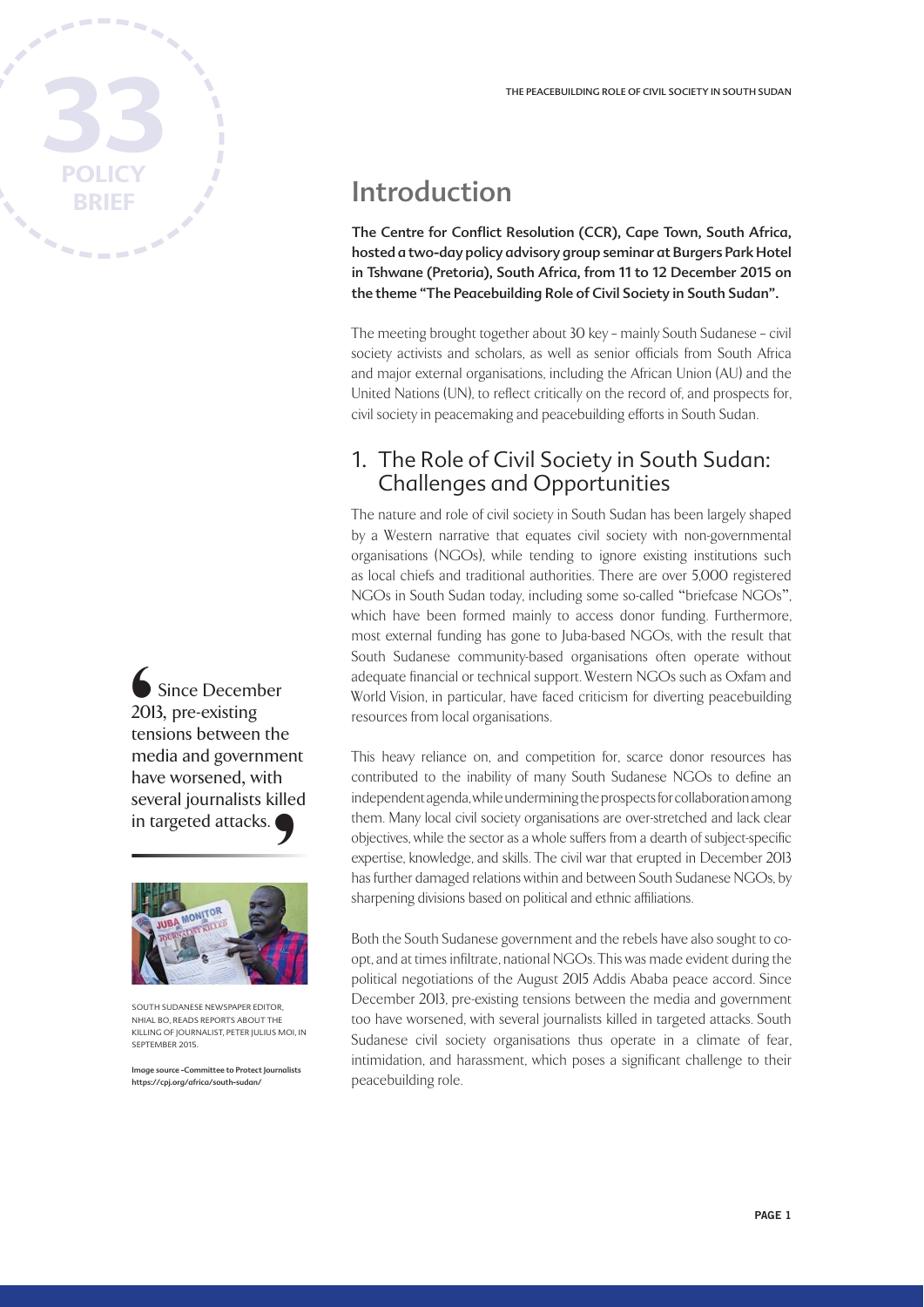

In November 2015, church leaders mediated three agreements between the government and local communities: two in Western Equatoria state, and one in Central Equatoria state. └──<br>
chu me<br>
agre<br>
the loca<br>
in \



PARTICIPANTS IN A PEACE CONSULTATION WITH THE SOUTH SUDAN COUNCIL OF CHURCHES AND THE WORLD COUNCIL OF CHURCHES (WCC), IN ADDIS ABABA, ETHIOPIA, IN APRIL 2015.

Image source - World Council of Churches https://www.oikoumene.org/en/press-centre/ news/south-sudan-on-brink-of-major-humanitarian-crisis-church-leaders-report

#### 2. Civil Society and Peacebuilding: Local and National Processes

Initially a struggle for power and ethnic dominance within the Sudan People's Liberation Movement (SPLM), the December 2013 civil war sparked an array of local intra-ethnic conflicts fuelled by political motives. To a significant extent, this represented the failure of traditional conflict resolution mechanisms and authorities in South Sudanese local communities, which have been undermined by the proliferation of ethnic-based NGOs and the empowerment of elites within formal civil society. For example, high-level peace conferences and initiatives have, by and large, failed to include adequate grassroots participation. Lack of resources and physical infrastructure, as well as weak advocacy capacities, have further constrained local peacebuilding efforts.

After December 2013, South Sudanese civil society played an important role in the delivery of humanitarian aid and basic services, as well as in bringing security concerns to national and international attention, though these multiple roles over-stretched the sector's capacity. Church groups, in particular, have been an influential peacebuilding actor. For example, in November 2015, church leaders mediated three agreements between the government and local communities: two in Western Equatoria state, and one in Central Equatoria state. However, the church has limited capacity and its peacebuilding efforts, too, have been constrained by the ethnic nature of the South Sudanese conflict.

The economic context is an important influence on both national and local peacebuilding processes. Oil wealth distribution, in particular, is a crucial issue, having been a cause of conflict and insecurity even before December 2013. However, the space for local civil society activism on tackling oil exploitation and promoting greater government accountability has been significantly curtailed by the conflict, even as the need for it was highlighted by the escalation of violence centred on South Sudan's oil fields from December 2013 onwards. A key challenge thus relates to how civil society can best be supported in developing an independent critical function in the militarised and polarised context of South Sudan.

#### 3. Gender, Peace, and Security

South Sudanese society has historically been characterised by severe gender disparities in terms of access to services including education, justice, and healthcare; as well as employment opportunities. An estimated 84 percent of South Sudanese women, for example, are illiterate. Furthermore, the scale and severity of sexual and gender-based violence has only increased since December 2013, with the UN documenting countless incidents of such violence, particularly against women and children.

Government and civil society interventions to improve the plight of women in South Sudan have been inadequate. Although women make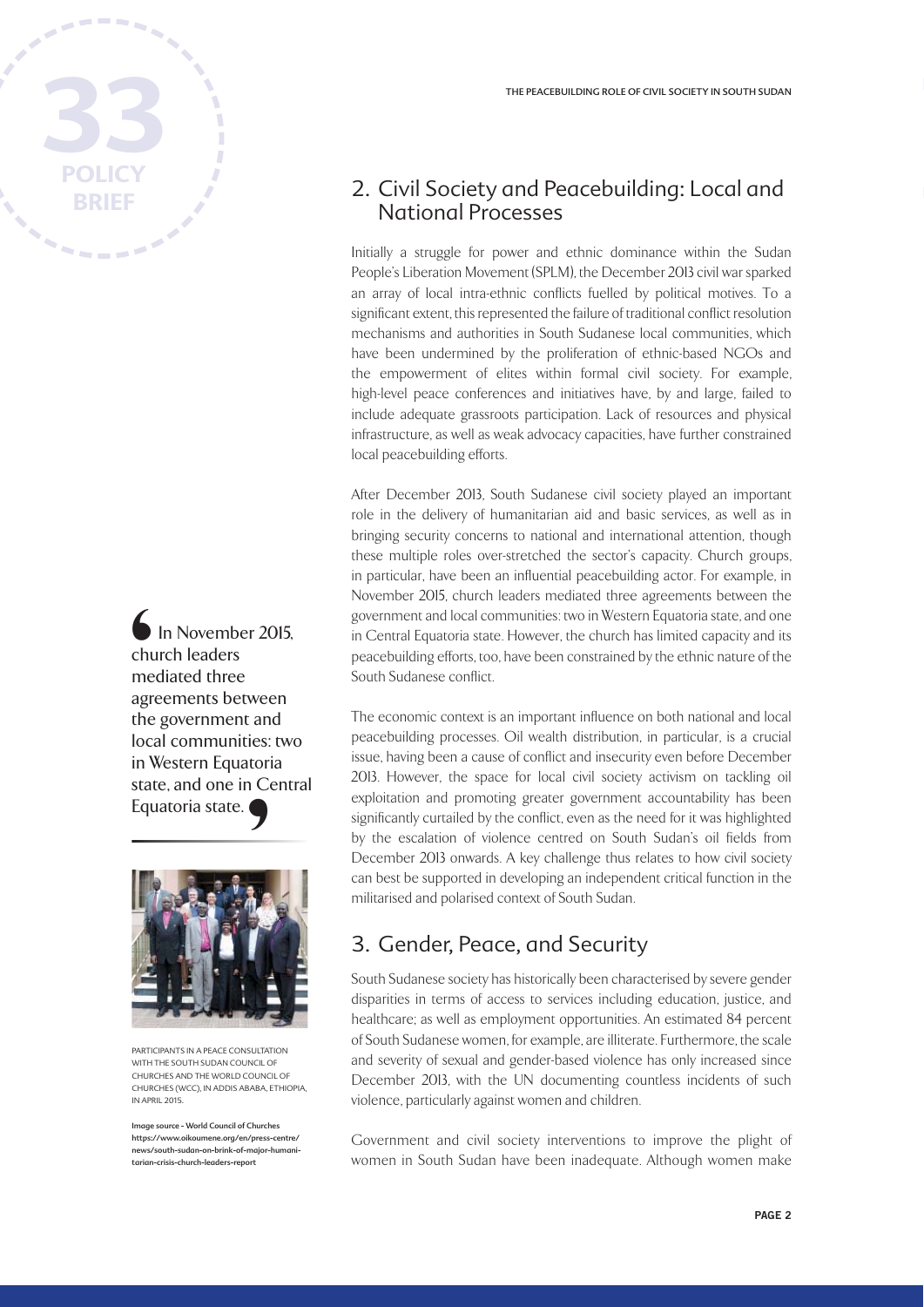For over five decades (1956–2005), South Sudan was engaged in a violent struggle for independence, with trauma transferring from one generation to another and reinforcing ethnic identities. ∫<br>dec<br>Sou<br>eng<br>stru<br>ind∙



SOUTH SUDANESE REFUGEES COLLECT FIREWOOD AND BARS OF SOAP AT THE RED CROSS DISTRIBUTION SITE AT LEITCHOUR REFUGEE CAMP IN THE GAMBELLA REGION, ETHIOPIA, IN ILIIY 2014

mage source -ICRC Photo - CC BY-NC-ND/ICRC/ERCS/B. Gezahegne https://www.icrc.org/eng/resources/ documents/feature/2014/07-04-ethiopia-southsudan-conflict-refugees.htm

up 27 percent of the South Sudanese National Parliament, they are under-represented in the cabinet, judiciary, governorships, as well as the leadership of national commissions, businesses, universities, and NGOs. Furthermore, South Sudanese women in senior political positions have not only shied away from their responsibility towards marginalised women, but have also, at times, played a major role in instigating violent conflict. Targeted interventions in priority areas such as psycho-social support, entrepreneurial development, gender-based violence, and participation in electoral politics, thus need to be undertaken to promote the meaningful empowerment of South Sudanese women.

Greater efforts are similarly needed to address the disconnect between the experiences of rural and urban women in the country. The South Sudan Women's Lawyers Association (SSWLA), for example, provides pro bono services to rural women. UN Women has also established a leadership institute for women at the University of Juba, and sponsored the creation of a parliamentary caucus that encourages female politicians and policymakers in Juba to identify and engage with their rural counterparts.

### 4. Accountability, Reconciliation, and Justice

For over five decades (1956–2005), South Sudan was engaged in a violent struggle for independence, with trauma transferring from one generation to another and reinforcing ethnic identities. By one estimate, 68 percent of South Sudanese have witnessed or experienced conditions that have caused trauma, with the figure as high as 92 percent for Western Bahr El Ghazal state.

The proliferation of small arms has further abetted a reliance on violence as an instrument for the acquisition of wealth, power, and food security, as much as for the achievement of revenge-based justice. Many traditional mechanisms for reconciliation and justice have collapsed in South Sudan, while new institutions such as the Dinka Council of Elders, the Equatoria Elders Forum, and the Nuer Peace Council are state-designed, and thus, heavily politicised structures. The August 2015 peace accord provides for the creation of a Hybrid Court for South Sudan (HCSS); a Compensation and Reparation Authority (CRA); and a Commission for Truth, Reconciliation, and Healing (CTRH). Civil society has a critical role to play in ensuring that legislative processes for the creation of these new institutions are not hijacked by political motives.

The pursuit of reconciliation and justice, though, needs to be a multilayered process that addresses the national and local community levels differently. The Hybrid Court, for example, is based on criminal retributive justice and focuses on individual accountability. It cannot fully address all the root causes of conflict or provide community justice. Reconciling the often competing imperatives of justice and peace is another major challenge. Also, reconciliation cannot be assumed, but is a deliberative process that requires planning and engagement with all levels of South Sudanese society.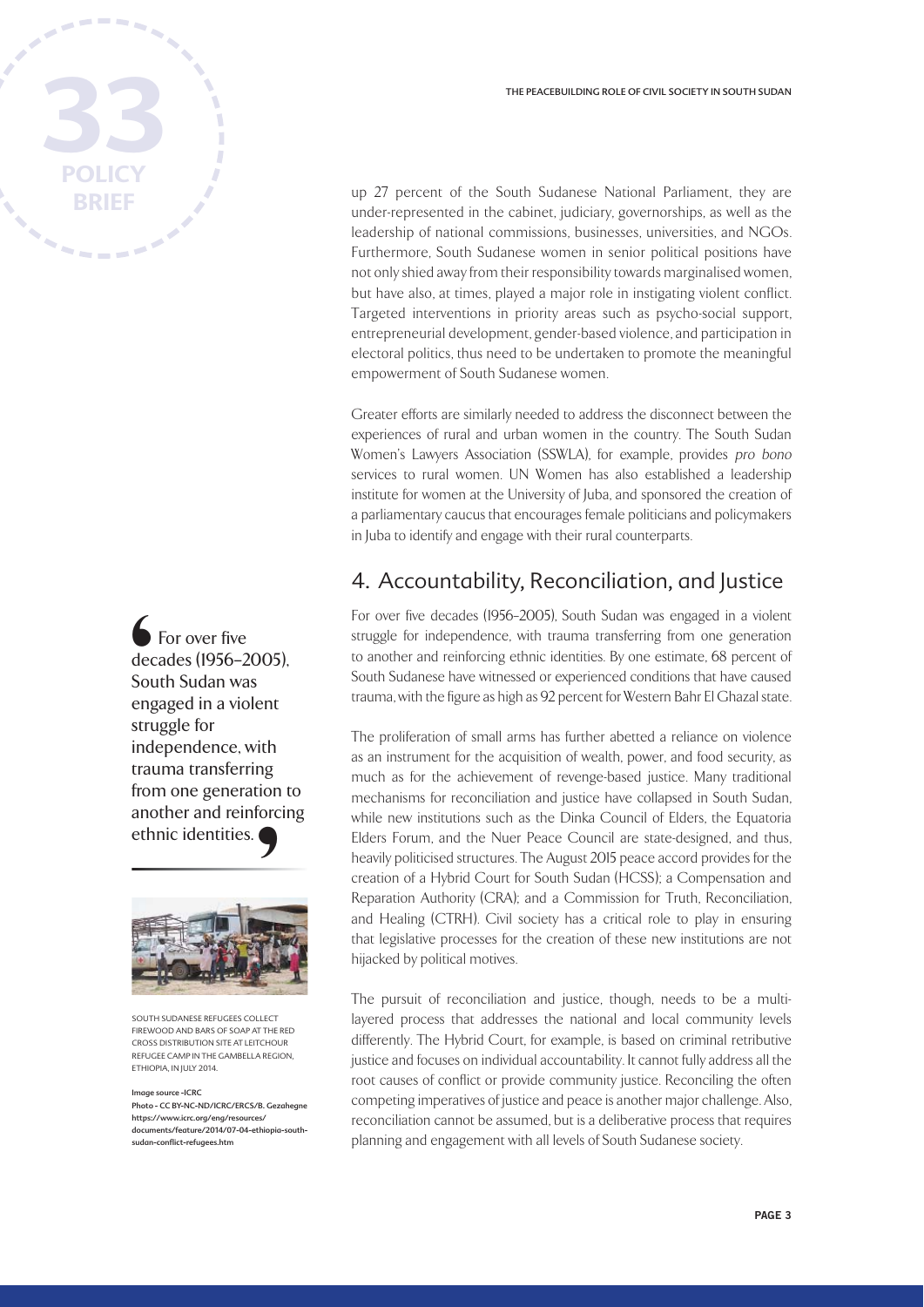

The August 2015 Addis Ababa peace accord calls for extensive restructuring of South Sudan's governance architecture and for the establishment of a new Transitional Government of National Unity (TGoNU). ●<br>Addrace<br>extrof S<br>gov<br>arcl



SOUTH SUDAN'S PRESIDENT, SALVA KIIR, (SEATED), FLANKED BY KENYA'S PRESIDENT, .<br>UHURU KENYATTA, (LEFT), AND ETHIOPIA'S PRIME MINISTER, HAILEMARIAM DESALEGN, (SECOND LEFT), SIGNS THE ADDIS ABABA PEACE AGREEMENT IN THE SOUTH SUDANESE CAPITAL OF JUBA, IN AUGUST 2015.

Image source - ENCA https://www.enca.com/africa/new-peace-pactsouth-sudan

#### 5. The Role of Civil Society in Implementing the 2015 Peace Accord

The August 2015 Addis Ababa peace accord calls for extensive restructuring of South Sudan's governance architecture and for the establishment of a new Transitional Government of National Unity (TGoNU). This reform process, however, faces a number of challenges, including the influence of "spoilers" such as South Sudan's many warlords and the so-called Jieng Council of Elders. Decades of violent conflict and inter-ethnic tensions have also undermined the trust and social cohesion required to implement the August 2015 agreement. An additional challenge relates to President Salva Kiir's unilateral decision in October 2015 to establish 28 states out of South Sudan's existing 10, seen by many as a violation of the implementation of the peace accord.

South Sudanese civil society could have an important role to play in advancing the political reforms that the August 2015 agreement codifies and in ensuring local ownership of its implementation. Several NGOs have instituted educational exchange programmes to allow South Sudanese to interact with their counterparts in African countries such as Kenya and Rwanda who have gone through similar experiences. Civil society organisations have also been vocal in raising concerns about delays in implementing key aspects of the peace accord, while drawing the attention of external actors – including the Troika comprised of the United States (US), Britain, and Norway – to political posturing that could jeopardise the peace process.

In order to continue to contribute in positive ways to local and national peacebuilding processes, South Sudanese civil society actors need to forge constructive partnerships with their counterparts, as well as other influential actors, in the region. These partnerships could be a vital source of support for their domestic peacebuilding endeavours, though the generally underdeveloped culture of cross-border linkages in Africa's civil society sector poses a major obstacle in this regard.

### 6. The Peacebuilding Role of External Actors

The Intergovernmental Authority on Development (IGAD) has led external efforts to end the current conflict in South Sudan, including the mediation of the August 2015 peace agreement. This IGAD-led peace process has been supported by regional and international organisations such as the AU, the East African Community (EAC), the UN, and the European Union (EU); as well as national actors such as Ethiopia, Sudan, Uganda, Tanzania, South Africa, China, Japan, and the Troika countries. Yet, these external actors also have disparate national interests, ranging from the protection of economic interests – as in the case of China – to the pursuit of security interests in the region, as in the case of the US. The role of Uganda, in particular, is disputed, with many questioning its unilateral military intervention in support of President Salva Kiir's government.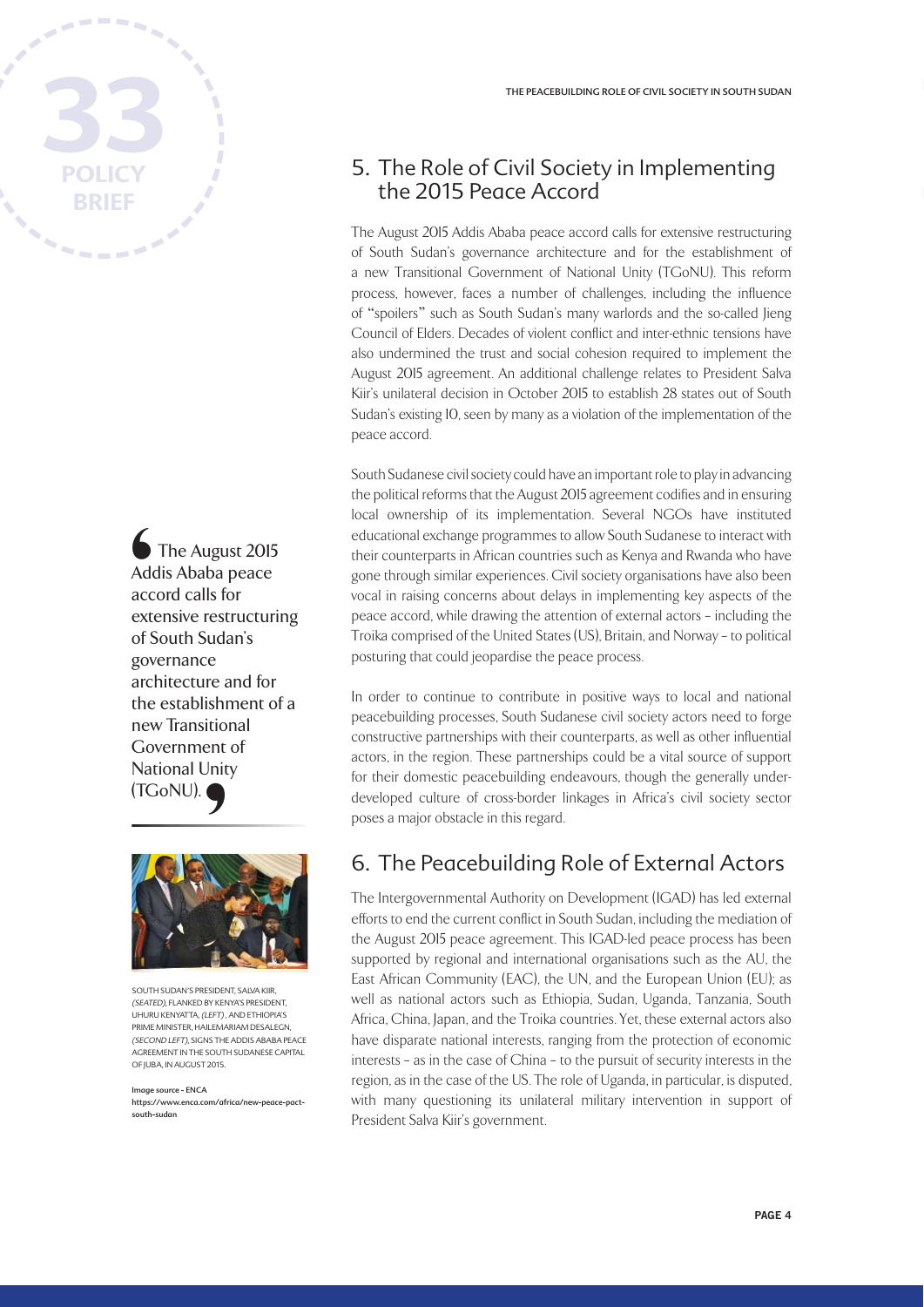

The 16,147-strong United Nations Mission in South Sudan (UNMISS) is the main organised framework for external engagement in South Sudan. └──<br>Uni<br>in S<br>(UN<br>org<br>for<br>eng



UN PEACEKEEPERS AT A MEMORIAL SERVICE IN THE UNMISS COMPOUND IN JUBA, SOUTH SUDAN , IN DECEMBER 2013.

Image source - YAHOO! News https://www.yahoo.com/news/apnewsbreakus-military-aircraft-hit-sudan-113624192. html?ref=gs

South Africa's position on the political crisis in South Sudan has primarily been informed by its commitment to the principle to peaceful resolution of conflicts. In addition to diplomatic support for the August 2015 agreement, Tshwane has supported a parallel peace initiative in the form of an intraparty dialogue known as the Arusha Process. Alongside Tanzania's Chama Cha Mapinduzi (CCM) ruling party, South Africa's ruling African National Congress (ANC) is a co-guarantor of this process, which is aimed at reconciling the various factions of South Sudan's ruling party.

External actors have a critical role in building an enabling environment for sustainable peace in South Sudan through supporting the establishment of credible state institutions. External donors need, though, to provide political, financial, and technical assistance, not only for the implementation of the August 2015 accord, but also for social and economic development projects in South Sudan. Drawing on the experience of African countries such as Liberia and Sierra Leone, South Sudan should, furthermore, consider seeking expertise from among its large Diaspora to bridge capacity gaps.

On the ground, the 16,147-strong United Nations Mission in South Sudan (UNMISS) is the main organised framework for external engagement in South Sudan. Its capacity to respond effectively to the humanitarian crisis since December 2013, though, has been stretched, with 2.78 million South Sudanese displaced and tens of thousands killed in the fighting. Since August 2016, the mission's mandate also provides for a 4,000-strong Regional Protection Force, but progress towards its deployment has been slow, with the South Sudanese government only accepting the participation of neighbouring countries in the force in November 2016.

# Policy Recommendations

#### The following 10 key policy recommendations emerged from the Tshwane policy seminar:

- 1. The root causes of South Sudan's multiple conflicts need to be better understood by key domestic, regional, and external actors through greater engagement with local communities, as well as more robust and rigorous conflict analysis in order for conflict resolution and peacebuilding efforts to have greater impact and sustainability.
- 2. National NGOs in South Sudan need to focus on specialisation in key areas (for example, human rights, women's empowerment, youth development, and HIV/AIDS programmes); on strengthening their technical capacities in these areas; and on becoming more professional rather than on pursuing donor agendas to obtain funding.
- 3. It is vital for South Sudanese women's groups not only to strengthen the linkages among themselves, but also to collaborate and form partnerships with other civil society organisations and international NGOs working on issues such as health and education that affect women in order to maximise their impact.